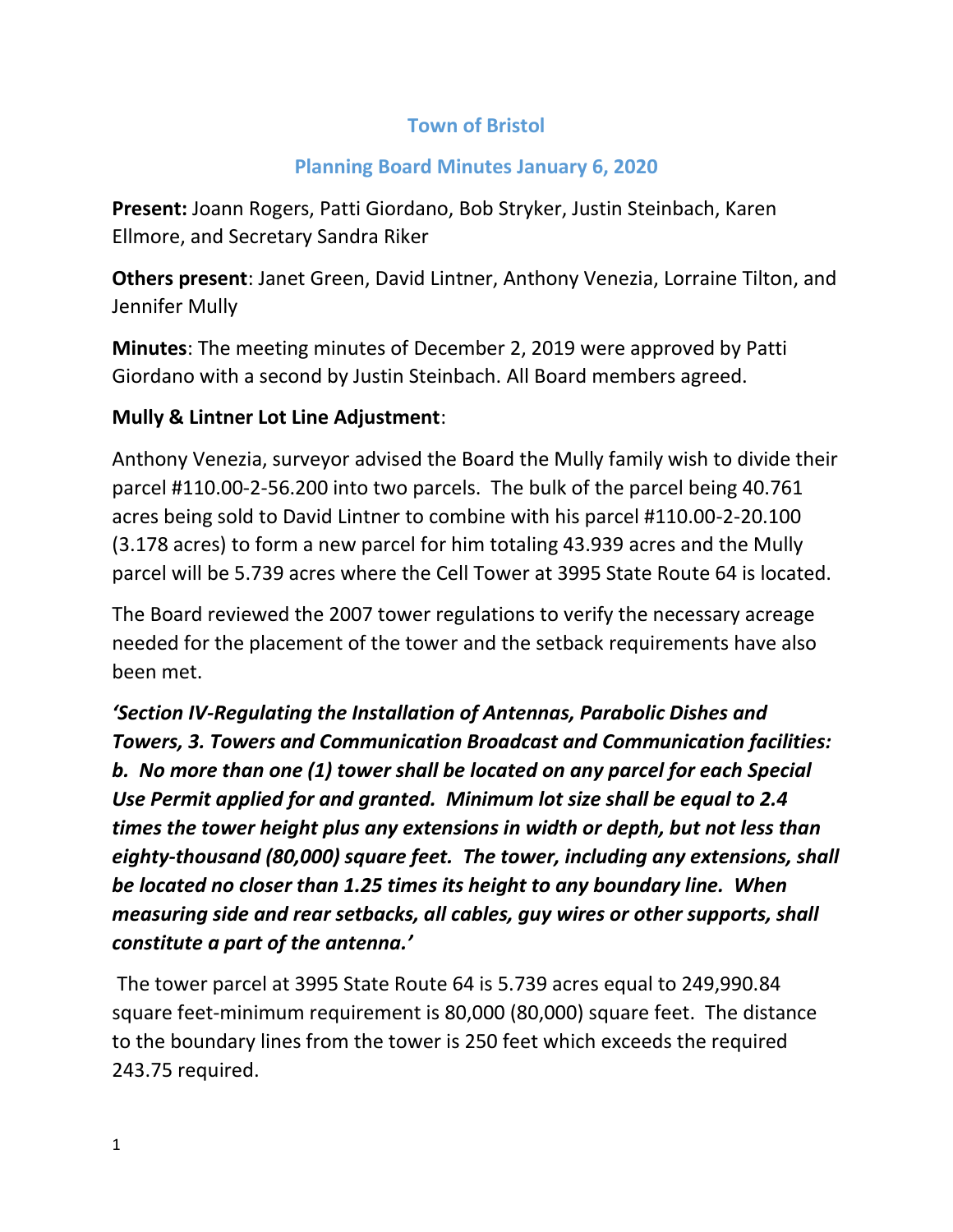The new map shows a "*proposed*" 50' access easement being added to the original easement referred in liber 1305 page 514 extending from Route 64 to the Tower. The Board would like the final map to show that the new liber and page describing the additional easement to the location of the tower so it will not be considered a landlocked parcel.

Chair Ellmore opened the public hearing: having no comment being recorded from those present or through mail to the Secretary and additional comments from the Board members the hearing was closed.

### *SEQR was reviewed and a Negative Declaration was made with a motion by Patti Giordano and a second by Joann Rogers. All Board members agreed.*

*A motion was made by Patti Giordano with a second by Justin Steinbach that the Bristol Planning Board accept the lot line adjustment between the Mully family and David Lintner to lands owned by them on State Route 64 once the final map presented for the Chairman's Signature reflects proof of the full easement from the Tower location shown on the final map to Route 64 providing proper access so not to create a landlocked parcel. The word proposed will be removed from the map and the liber and page of filing of such easement noted on the map as well. All Board members agreed.*

Joann Rogers noted that the Right to Farm Law needs to be added to the map as well. The Secretary can stamp this on the final map when it is presented for signing by the Chair of the Board.

Other Business:

Proposed Additions to Article Six-Unhabitable Structures:

Originally presented to the Board by the Code Officer was:

- Except as otherwise stated in Town Code, a nine-hundred (900) square foot accessory building shall be allowed on vacant lots with no primary building or use and may be used for storage of materials, equipment, and other personal property. Such accessory buildings shall be subject to the setback and height requirements contained in the Zoning Schedule for the underlying zoning district.
- Accessory buildings shall not be used as habitable space.
- Detached accessory buildings with a building footprint of less than 1,000 square feet shall not exceed 16 feet in height.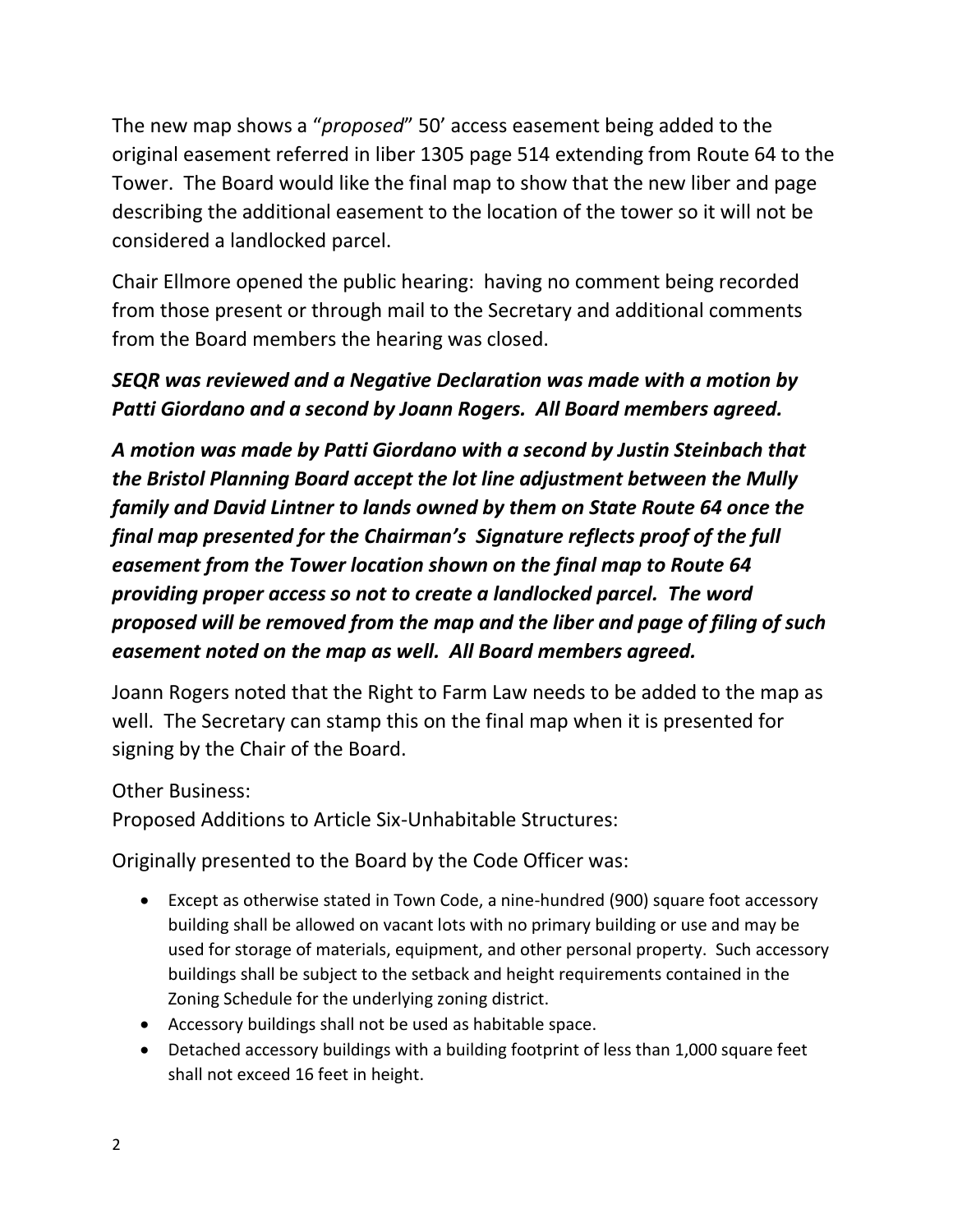• Detached accessory buildings with a building footprint of 1,000 square feet or greater shall not exceed 22 feet in height.

The following reflects changes made by the Planning Board:

- Except as otherwise stated in Town Code, a nine-hundred (900) square foot accessory *storage structure* shall be allowed on lots without a primary *principal* building or use and may be used for storage of materials, equipment, and other personal property. Such accessory *storage structures* shall be subject to the setback and height requirements contained in the Zoning Schedule for the underlying zoning districts.
- Accessory buildings *Storage Structures* shall not be used as habitable space.

Additional areas that will require work as a result of the above change: Definitions to be added:

*Storage Structure-An Uninhabitable space designated for the storage of materials, equipment and other personal property and not intended as a habitable space.*

Articles 10 & 11 of the zoning regulations:

Storage Structure needs to be added to permitted uses under A-C, L-R, and M-R districts

Fee schedule-similar to accessory structure, decks, and sheds?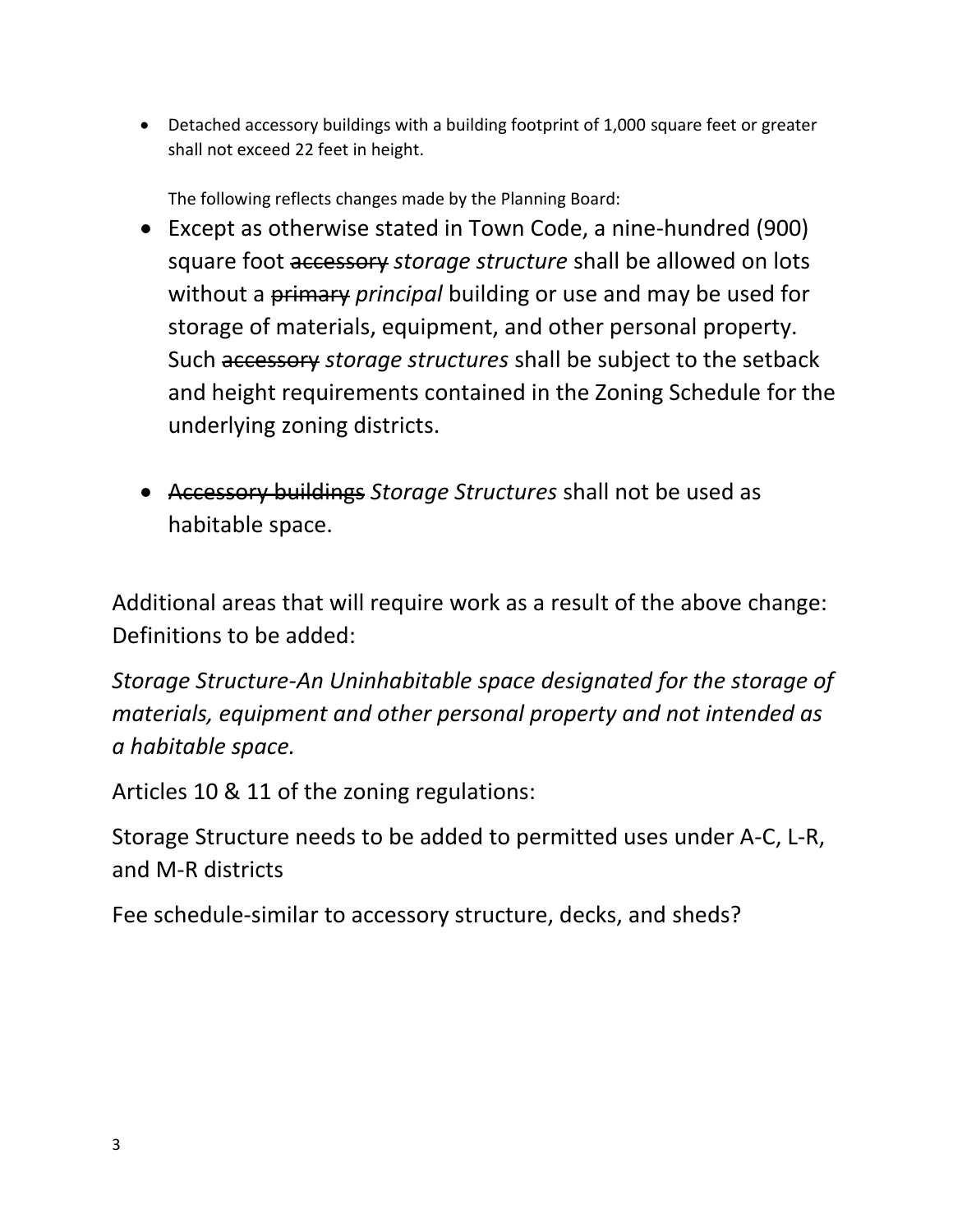## **Other Business**:

# Proposed Addition to Article Six-Fences

Fences erected in the Town shall adhere to the following standards:

(1) Except as may be otherwise provided in this section, no fence in a front yard within any parcel zoned and occupied for residential use shall be erected, altered, or reconstructed to a height exceeding four feet above ground level.

(2) Except as may be otherwise provided in this section, no fence in a rear yard or side yard within any parcel zoned and occupied for residential use shall be erected, altered, or reconstructed to a height exceeding six feet above ground level.

(3) Fences for kennels and for the purpose of enclosing farmland, horses, and cattle shall not exceed eight feet in height.

(4) No fence shall be erected to encroach on any property line or upon a public right-of-way.

(5) No fence shall be erected in a delineated area of special flood hazard, except for farm fences, unless it can be demonstrated that such fence would not restrict the flow of floodwaters nor would it have any impact on any buildings. (6) Snow fences may be allowed without a permit, provided that the placement does not result in snow drifting onto adjacent properties or the public highway. Said fences may be erected for a period not to exceed six months and must be removed not later than May 1 of each year.

(7) Fences for large-scale solar energy systems shall conform to the minimum size required per National Electric Code. This requirement shall be confirmed by the Code Enforcement Officer.

The Board agreed they would like to take sometime to review this and compare with other similar sized towns in the County. Suggested communities would be Naples, Richmond, and East Bloomfield. Justin said he would look for examples and share them with Chris Jensen. This will be continued at upcoming meetings.

**Additional Business**: Chair Ellmore provided the Board members with some "housekeeping rules" for the new year.

- While everyone's training has been met for the year from previous years requirements it is always good to take advantage of current topics and training being offered.
- Do not discuss any applications via email format with other Board members.